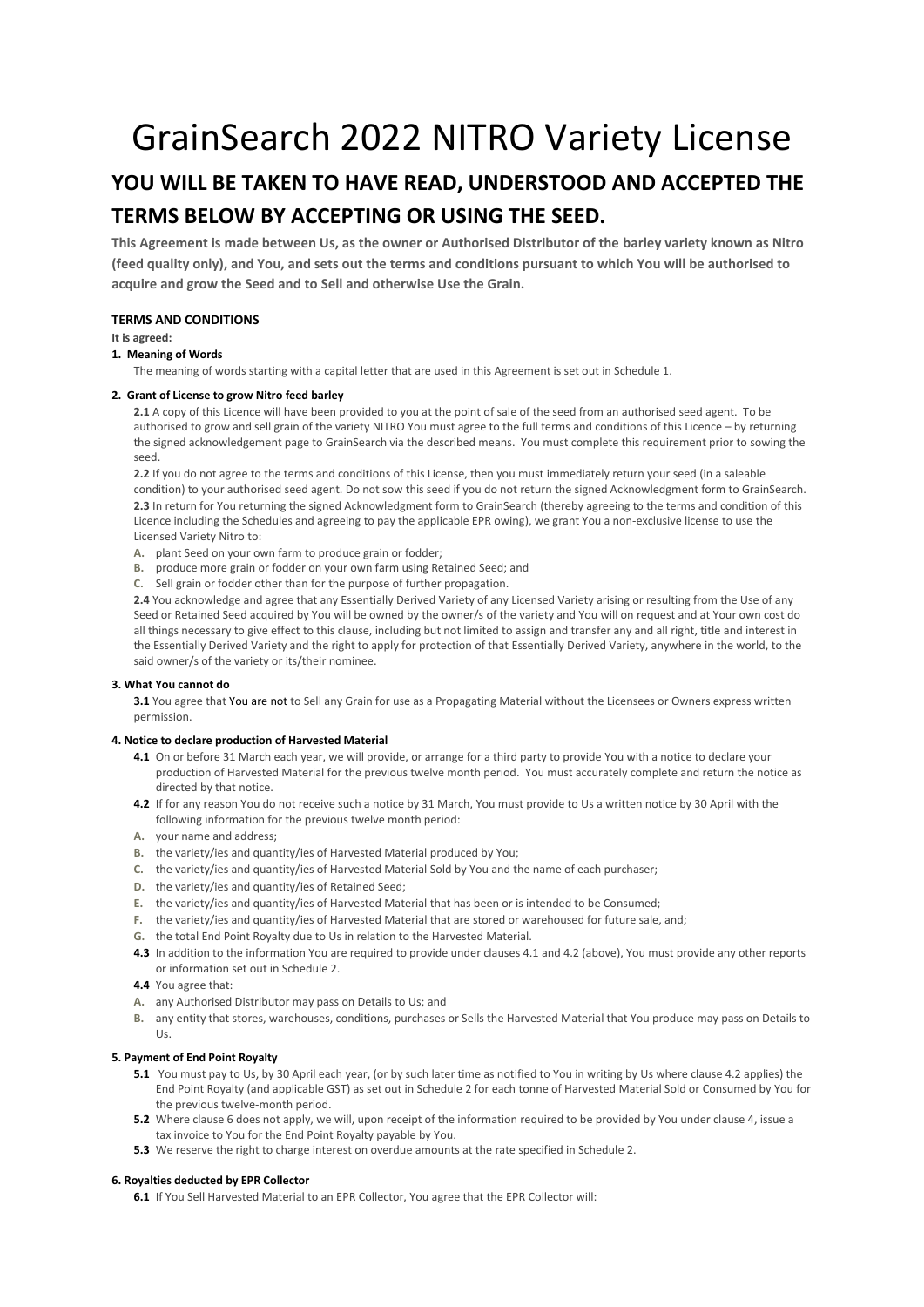- **A.** deduct End Point Royalties (including GST) in relation to the Harvested Material Sold from the Sale price to be paid by the EPR Collector to You for that Harvested Material;
- **B.** pay the sums deducted under clause 6.1(A) to Us in or towards satisfaction of your obligations under this Contract to pay the End Point Royalty with respect to the Harvested Material, and;
- **C.** provide Details to Us.
- **6.2** We will require the EPR Collector to issue a tax invoice to You for the amount of End Point Royalty (including GST) deducted and paid to Us by the EPR Collector.

#### **7. Your other Obligations**

- **7.1** You must:
- **A.** make sure that anything You do under this Contract complies with all applicable laws;
- **B.** promptly notify Us if You become aware of any unauthorised propagation, production, reproduction, sale or use of any grain or fodder; and
- **C.** if You plan to sell any property on which Seed or Retained Seed has been planted:
	- 1. notify Us and provide details of the purchaser;
	- 2. make sure that it is a condition of sale that the purchaser takes over Your obligations under this Contract; and
	- 3. pay or have paid all EPRs due on any Harvested Material that is on the property at the date of sale.

#### **8. Records and Sample Collection**

- **8.1** You must:
- **A.** keep records in sufficient detail to enable all EPRs to be easily and accurately determined;
- **B.** within 30 days after receiving a request from Us, make those records available to Us or an auditor appointed by Us;
- **C.** upon giving reasonable notice permit Us or any agent nominated by Us to enter the Grower's premises or any premises under the Grower's control during normal business hours to inspect and audit all relevant records, and pay all audit fees (on an indemnity basis) where the audit report indicates that You have underpaid, under-estimated or under-calculated any amount due as EPRs by more than five per cent (5%) and also pay the full amount of any shortfall (inclusive of any GST or other taxes owing on such amount); and
- **D.** keep the records for 7 years from the date You Sell any Harvested Material.
- **8.2** If any audit shows that You have overpaid Us by more than 5% we will credit the overpayment against future payments.
- **8.3** The Grower agrees that upon giving reasonable notice to the Grower we or an agent nominated by Us may collect samples of the grower's plants and/or grain either on farm or at point of delivery (without notice) for the purpose of examining and verifying the variety.

#### **9. Promises and exclusions**

- **9.1** We warrant that:
- **A.** we have all rights necessary to grant You the permission and License contained in clause 2; and
- **B.** the Seed You buy from Us or an Authorised Distributor will be unencumbered and will not be subject to any obligations to anyone else unless we have told You about those obligations.
- **9.2** Except to the extent provided in clause 9.1 (above), we exclude all terms, conditions and promises implied by custom, the general law or statute, except any promises that cannot be excluded by Law.

#### **10. Liability**

- **10.1** You:
- **A.** acknowledge that You Use the Licensed Varieties at your own risk;
- **B.** indemnify Us against all Loss incurred by Us and resulting from your Use of any Seed, Retained Seed or Harvested Material or any breach of this Contract.
- **10.2** If we contribute to any Loss which we have asked You to pay under clause 10.1, then You don't have to pay Us for the portion of the Loss that we contributed to.
- **10.3** Except to the extent provided under non-excludable or unavoidable law, we exclude all liability for any special, indirect or consequential damages arising out of your Use or dealings with any Seed, Retained Seed or Harvested Material.

#### **11. Dispute resolution**

- **11.1** The parties shall without delay and in good faith attempt to resolve any Dispute within thirty (30) days of the date one party notifies the other in writing of the dispute.
- **11.2** Any dispute or difference arising out of or in connection with this Contract will be submitted to an expert in accordance with, and subject to, The Institute of Arbitrators & Mediators Australia Expert Determination Rules.

#### **12. Term**

This Contract takes effect from the date on which You accept or Use any Seed and, subject to clause 13, continues in relation to each Licensed Variety until it is terminated by the variety owner and/or licensee.

#### **13. Rights to end Contract**

- **13.1** Either of Us may end this Contract immediately by giving notice to the other if the other:
- **A.** breaches any provision of this Contract and fails to fix the breach within 30 days after receiving notice asking it to do so; or **B.** breaches a provision of this Contract where that breach cannot be fixed.
- **B.** breaches a provision of this Contract where that breach cannot be fixed.
- **13.2** We may end this Contract immediately by giving notice to You if You are unable to pay any of your debts (including EPRs) as and when they become due.
- **13.3** This Contract terminates automatically with respect to a particular Licensed Variety if we lose the right to grant the License in respect of that Licensed Variety.

#### **14. At the end of Contract**

- At the end of this Contract:
- **A.** the License ends;
- **B.** You must pay the EPR Collector or Us any amounts outstanding;
- **C.** except as provided under clause 14 (d) You must promptly:
	- 1. Sell or destroy all Harvested Material;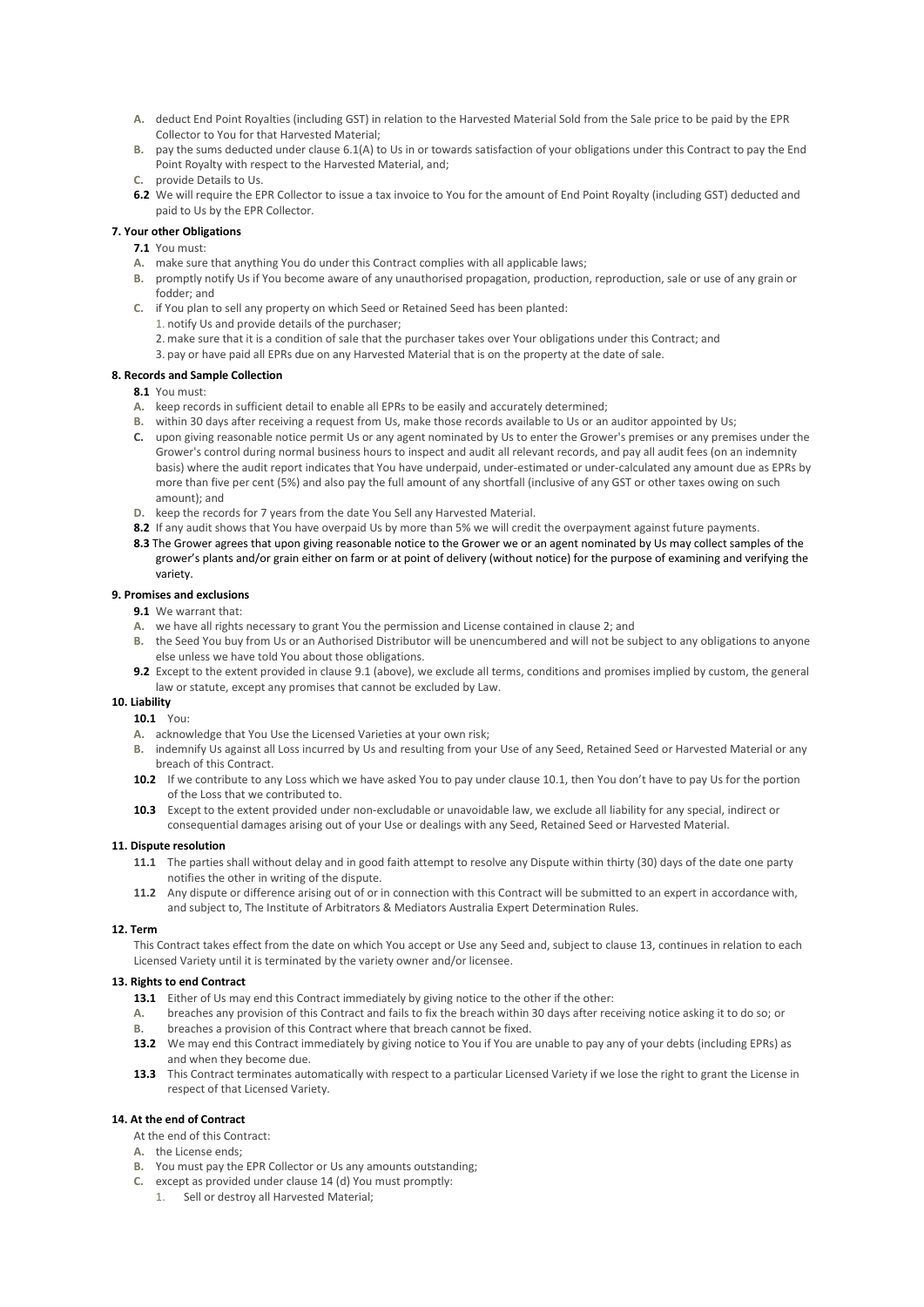- 2. destroy all Seed, and;
- 3. destroy all Retained Seed or Sell the Retained Seed other than for further propagation, and pay the applicable EPR on the Harvested Material and the Retained Seed Sold.
- D. You may grow out any crop planted at the end of this Contract and Sell or Consume the Harvested Material from that crop and must pay EPR on that Harvested Material, but You must not plant any new crops using the Harvested Material;
- **E.** the following clauses continue, along with any other clause intended to continue after this Contract ends: clauses 8 (Records), 9 (Promises and Exclusions), 10 (Liability) and this clause; and
- **F.** accrued rights and remedies are not affected.

#### **15. Notices**

**15.1** Any notices under this Contract must be in writing and must be given in accordance with clauses 15.2 and 15.3.

- **15.2** A notice given in accordance with this clause will be deemed received:
	- **A.** if left at the recipient's address, on the date of delivery;
	- **B.** if sent by prepaid post, 10 days after the date of posting unless it is in fact received earlier, in which case, on the date of receipt;
	- **C.** if sent by fax, when the sender's facsimile system generates a message confirming successful transmission of the total number of pages of the notice; OR
	- **D.** if sent by email, when the sender's email receives no notification of an inability to successfully transmit the email;OR
	- **E.** when posted to our website and/or posted to the Variety Central website [\(www.varietycentral.com.au\).](http://www.varietycentral.com.au/)
- **15.3** Only matters of a general nature relating to more than one grower may be the subject of a notice given in the manner described in 15.2(E) above. Notices given to individual growers must be addressed to the relevant contact person in Schedule 2 or to the address provided by the Authorised Distributor or EPR Collector.

#### **16. Waiver**

The failure of either of Us at any time to insist on performance by the other of any obligation under this Contract is not a waiver of any right to claim damages for breach of that obligation unless we acknowledge in writing that the failure is a waiver.

#### **17. Amendment**

We may change the terms of this Contract by giving You at least 30 days notice.

If we change EPR rates, we must notify You by October 1st in order for the change to take effect in the following Calendar Year.

#### **18. Severability**

If part or all of any clause of this Contract is illegal or unenforceable it will be severed from this Contract and will not affect the continued operation of the remaining provisions.

#### **19. Assignment**

Except to the extent necessary to comply with clause 7(C)(2), You must not assign or transfer or attempt to assign or transfer any obligation or right arising out of this Contract, without our written consent.

#### **20. Entire Contract**

These Contract and Schedules records the entire Contract between each of Us and supersedes all earlier agreements and representations by either of Us.

#### **21. Governing Law**

This Contract will be governed by the Governing Law as stipulated in Schedule 2, and the Courts of that State or Territory will have jurisdiction over all matters arising under it.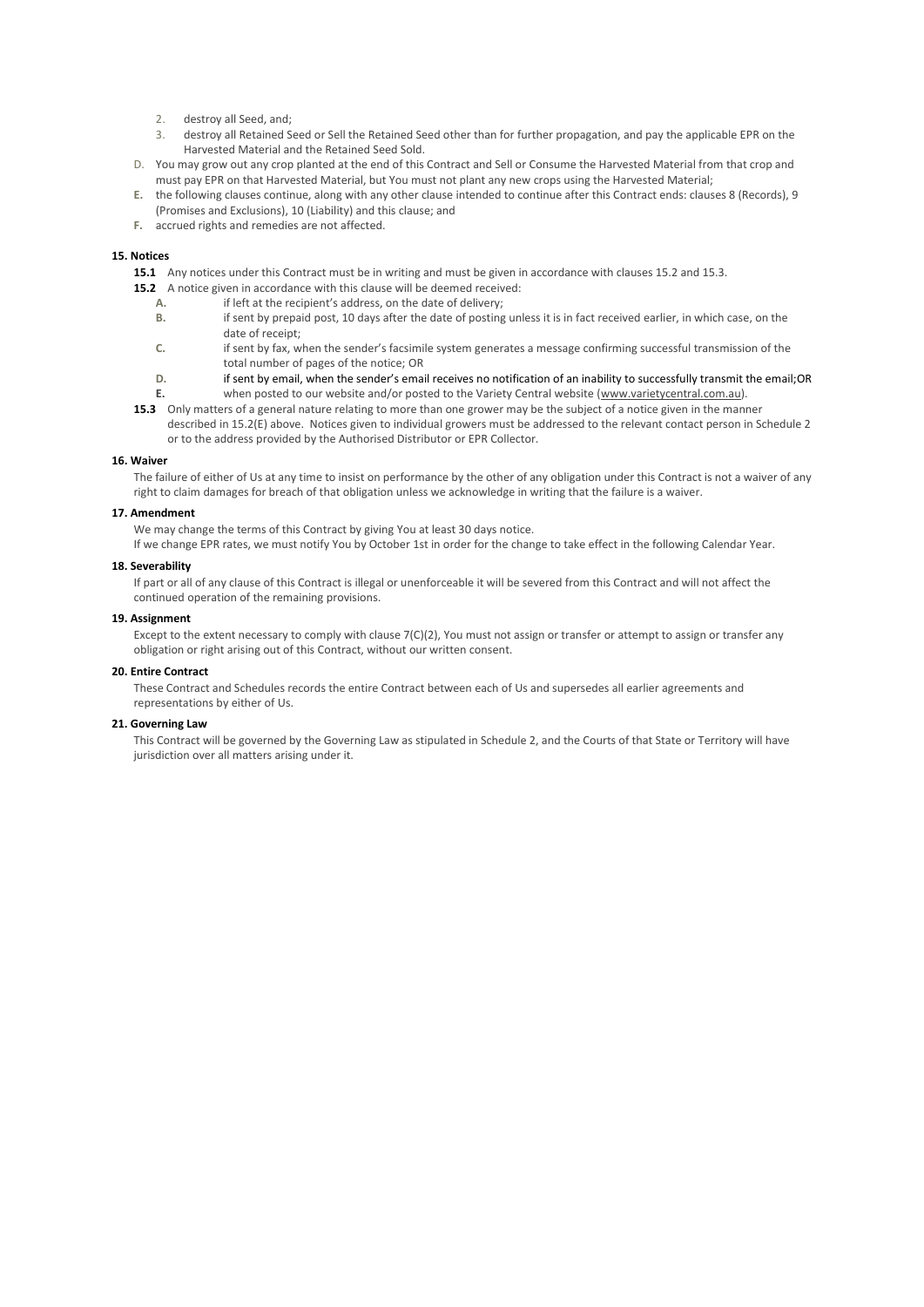## SCHEDULE 1 Glossary

### **In this contract:**

- **1. Authorised Distributor** means Us, or a distributor authorised by Us to Sell Seed to You.
- **2. Consume** means to use Seed so that it cannot be further propagated.
- **3. Contract** means this agreement together with its schedules.
- **4. Details** means details of the Licensed Varieties, details of the Sale/purchase of Seed and Harvested Material, your name, your address, and details of your business or company (including ABN and CBH and/or NGR number).
- **5. End Point Royalty** or **EPR** means the royalty payable by You for every tonne of Harvested Material Sold or Consumed by You, or Retained Seed Sold by You as permitted by clause 14(C)(3).
- **6. EPR Collector** means Us, or any third party with whom we have entered into an EPR collection arrangement.
- **7. Essentially Derived Variety** is when a plant variety is taken to be an essentially derived variety of another Plant Variety if:
	- A. it is predominantly derived from that other Plant Variety; and
	- B. it retains the essential characteristics that result from the genotype or combination of genotypes of that other variety, and;
	- C. it does not exhibit any important (as distinct from cosmetic) features that differentiate it from that other variety.

**8. Harvested Material** means the grain or fodder from crops of the Licensed Varieties grown from Seed or Retained Seed.

- **9. License** means the license granted under clause 2.
- **10. Licensed Varieties** means the varieties listed in Schedule 2.
- **11. Loss** means all liabilities, expenses, losses, damages and costs (including legal costs on a full indemnity basis and whether incurred by or awarded against Us).
- **12. Nitro** is a feed barley variety bred by Sejet Planteforaedling and marketed in Australia exclusively by PGG Wrightson Seeds Australia trading as GrainSearch
- **14. Propagating Material**, means any part or product from which, whether alone or in combination with other parts or products of that Plant, another Plant with the same essential characteristics can be produced.
- **15. Retained Seed** (or Farm Saved Seed) means grain retained and used by You for the purpose of producing more grain or fodder as permitted by clause 2.1(B).
- **16. Seed** means seed of the Licensed Varieties, but does not include Retained Seed.
- **17. Sell** includes letting on hire and exchanging by way of barter and 'Sale' and 'Sold' have equivalent meanings
- 18. Us/We as the variety owner or Authorised Distributor of the Seeds
- **19. Use** means to plant, grow, Sell, or Consume.
- **20. You** as the person or entity who either purchases, accepts, retains or sows the seed of this variety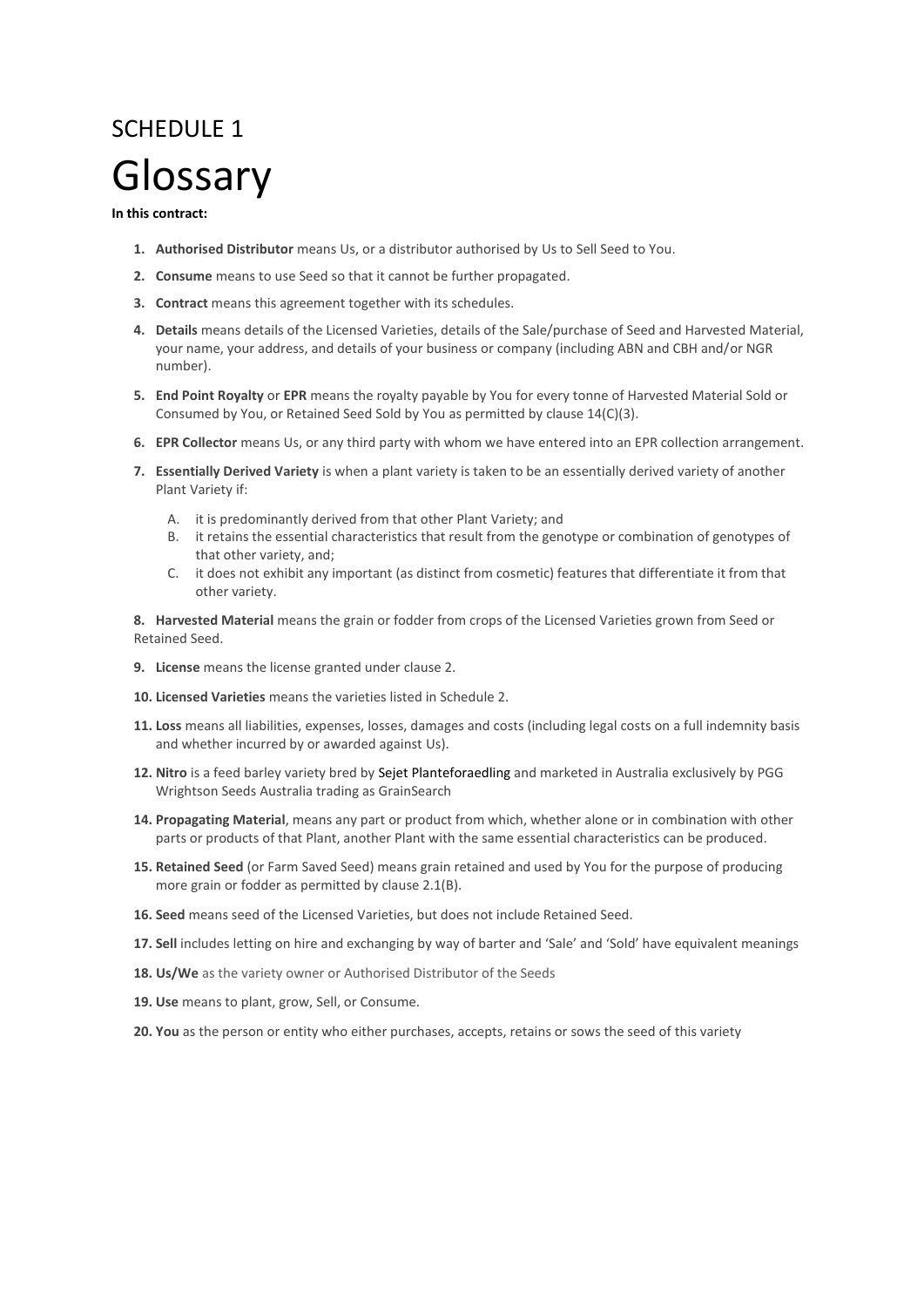# SCHEDULE 2 Details

**Item 1 Licensed Varieties and applicable End Point Royalties:**

| <b>SCHEDULE OF Non PBR VARIETIES</b>         |                                                                                               |                                                                          |                                                                                 |
|----------------------------------------------|-----------------------------------------------------------------------------------------------|--------------------------------------------------------------------------|---------------------------------------------------------------------------------|
| <b>Owner/Distributor</b><br><b>Varieties</b> | <b>Royalty due</b><br>to<br><b>Owner/Distributor</b><br>(per tonne /<br><b>GST exclusive)</b> | <b>Technology</b><br><b>Fee</b><br>(per tonne /<br><b>GST exclusive)</b> | <b>Total Royalty</b><br><b>Payable</b><br>(per tonne /<br><b>GST exclusive)</b> |
| <b>NITRO Feed Barley</b>                     | \$3.60                                                                                        | \$0                                                                      | \$3.60                                                                          |

## **Item 2 End Point Royalty:**

The Grower must pay to Owner/Distributor a Royalty calculated by reference to each metric tonne of Harvested Material the Grower produces less any quantity of Retained Seed.

## **Item 3 Interest:**

Owner/Distributor may charge interest at a rate equal to the Small Business Variable Small Overdraft Indicator Lending Rate published by the Reserve Bank of Australia from time to time plus 3%, calculated daily, for any amounts due but unpaid for more than 30 days.

**Item 4 Governing Law:** 

Any disputes shall be settled using the Governing Laws of Victoria, Australia

## **Item 5 Contact details:**

**Owner/Distributor**

## **PGG Wrightson Seeds Australia Pty Ltd (Trading as GrainSearch) ABN: 83004227927 13 Felstead Drive Truganina Vic 3029**

**P.O. Box 333 Laverton Vic 3028**

## **EPR Queries: Pauline Postlethwaite 0437 096 015**

## **Grower -**

Contact person and address as provided by the Authorised Distributor or EPR Collector in accordance with clause 4.4 of the Industry Standard Grower License Terms and Conditions.

## **Item 6 Grower Information**:

We reserve the right to provide your contact details to any grain accumulator or EPR collector to assist in the establishment of appropriate storage, segregation and marketing options.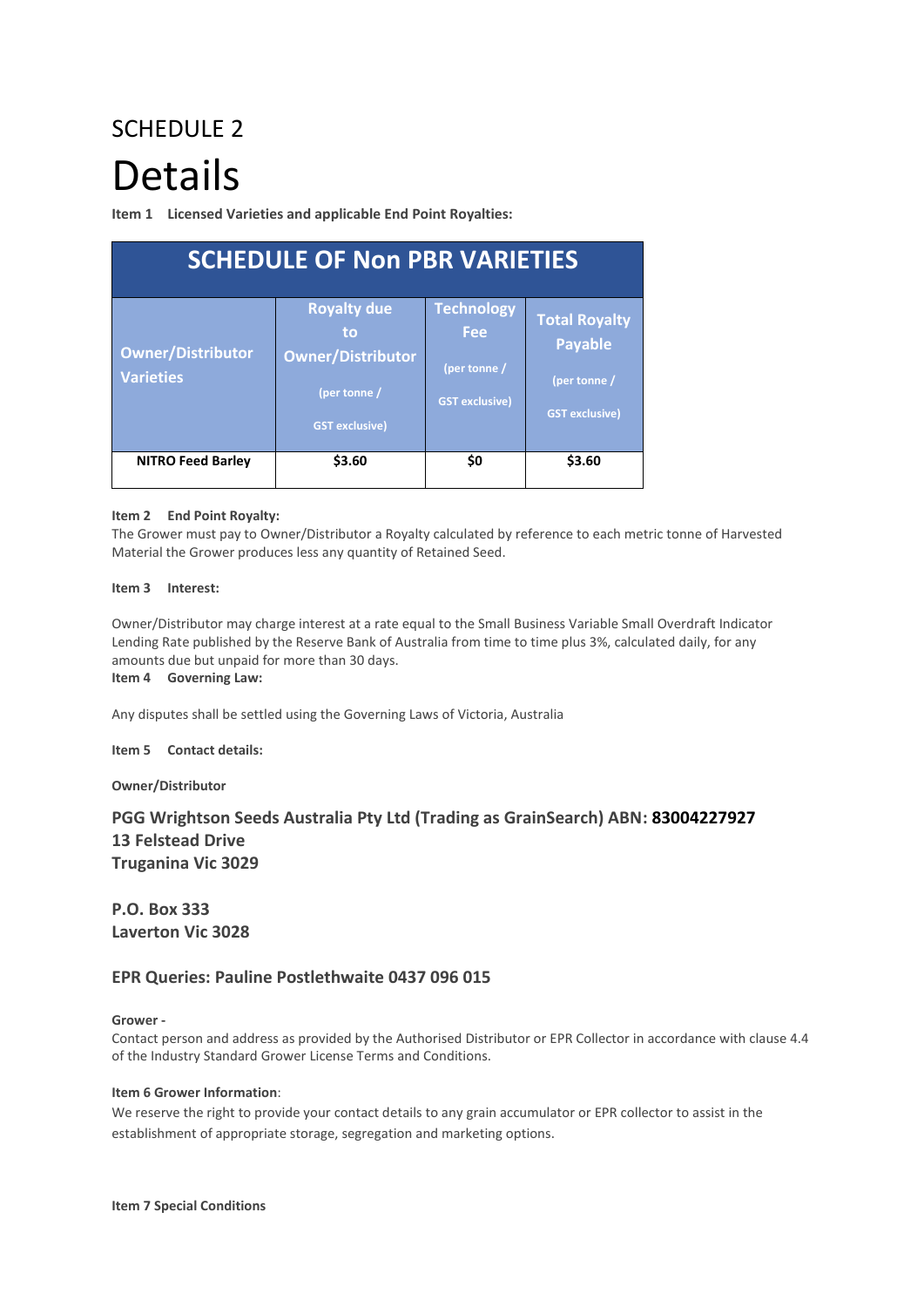7.1 The Grower acknowledges and agrees:

a) not to sell, trade, barter or dispose of – to any business entity, including (but not limited to) Sharefarm arrangements, Trusts and Partnerships - grain for use as Seed or Propagating Material without the express written permission of GrainSearch.6.2 Penalties:

GrainSearch reserves their rights to recover any losses incurred by any breach or infringement of any of the terms and conditions of this Nitro Variety License6.2.1 Rights and Enforcement:

By signing this agreement Growers agree to comply with the Terms and Conditions of this 2022 GrainSearch Nitro Barley License Agreement